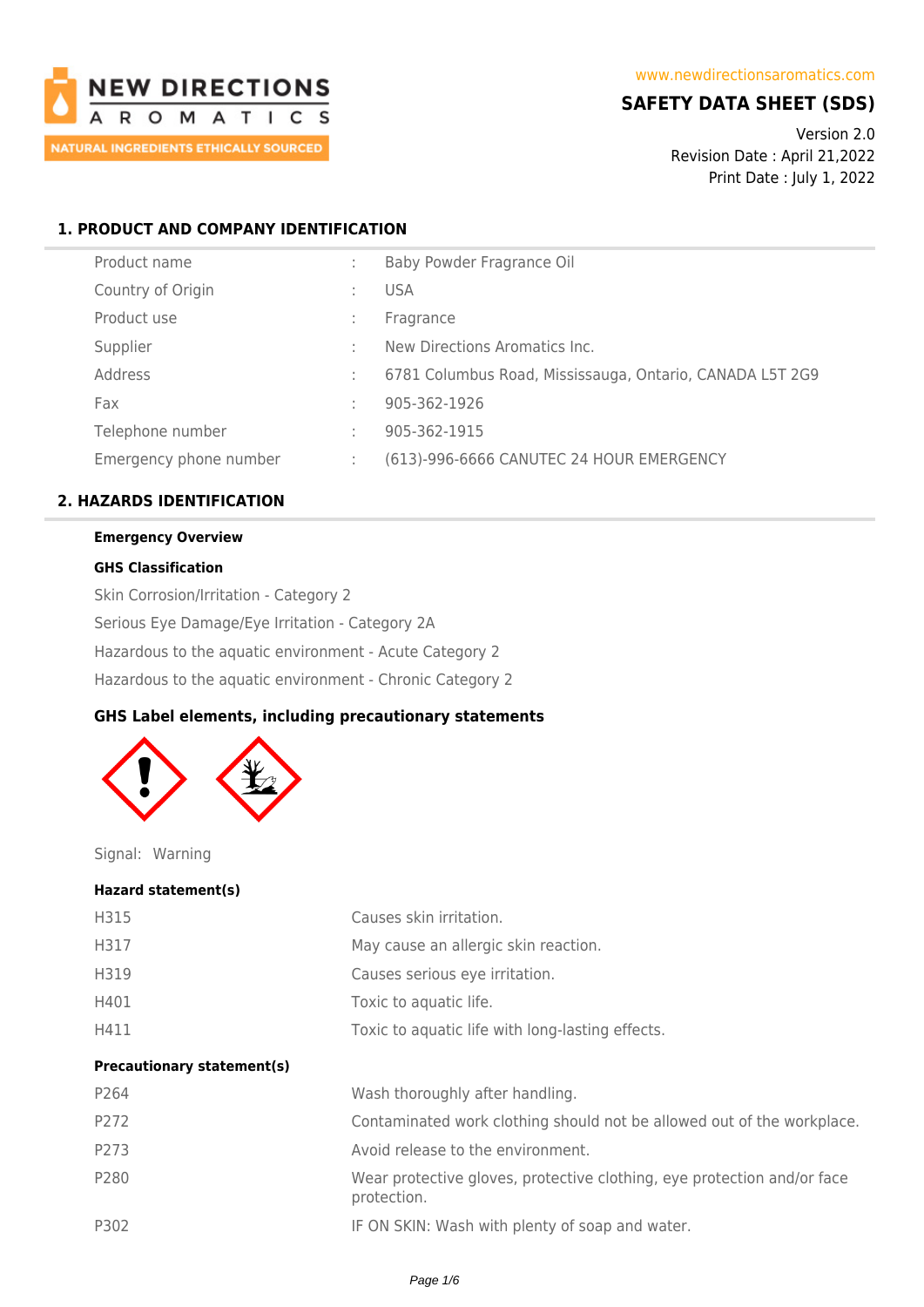| P305      | IF IN EYES: Rinse cautiously with water for several minutes. Remove<br>contact lenses, if present and easy to do. Continue rinsing.                    |
|-----------|--------------------------------------------------------------------------------------------------------------------------------------------------------|
| P332      | If skin irritation occurs: Get medical advice/attention.                                                                                               |
| P333      | If skin irritation or a rash occurs: Get medical advice/attention.                                                                                     |
| P337      | If eye irritation persists: Get medical advice/attention.                                                                                              |
| P362+P364 | Take off contaminated clothing and wash it before reuse.                                                                                               |
| P363      | Wash contaminated clothing before reuse.                                                                                                               |
| P391      | Collect spillage.                                                                                                                                      |
| P501      | Dispose of contents and container in accordance with<br>legal/regional/national/international regulation for hazardous wastes to<br>ensure compliance. |

### **3. COMPOSITION / INFORMATION INGREDIENTS**

| <b>Product Name</b>                                       | <b>CAS NO</b> | <b>EC NO</b> | <b>Concentration</b> |
|-----------------------------------------------------------|---------------|--------------|----------------------|
| Acetic acid, phenylmethyl ester                           | 140-11-4      |              | 10 - 30 %            |
| lonone, methyl-                                           | 1335-46-2     |              | $5 - 10%$            |
| 2-Phenylethanol                                           | $60 - 12 - 8$ |              | $3 - 7 %$            |
| 2H-1-Benzopyran-2-one                                     | $91 - 64 - 5$ |              | $3 - 7 %$            |
| 1,6-Octadien-3-ol, 3,7-dimethyl-                          | 78-70-6       |              | $1 - 5%$             |
| 6-Octen-1-ol, 3,7-dimethyl-                               | 106-22-9      |              | $1 - 5%$             |
| 2-Propenoic acid, 3-phenyl-,<br>methyl ester              | 103-26-4      |              | $1 - 5%$             |
| Heptanal, 2-(phenylmethylene)-                            | 122-40-7      |              | $1 - 5%$             |
| 3-Cyclohexene-1-methanol,<br>.alpha.,.alpha.,4-trimethyl- | $98 - 55 - 5$ |              | $1 - 5%$             |
| 1,6-Octadien-3-ol, 3,7-dimethyl-,<br>3-acetate            | 115-95-7      |              | $1 - 5%$             |
| 1,3-Benzodioxole-5-carboxaldehyd<br>e                     | 120-57-0      |              | $1 - 5%$             |
| Vanillin                                                  | 121-33-5      |              | $0.5 - 1.5 %$        |
| Benzoic acid, 2-hydroxy-, pentyl<br>ester                 | 2050-08-0     |              | $0.5 - 1.5 \%$       |
| Cyclohexene,<br>1-methyl-4-(1-methylethenyl)-, (R)-       | 5989-27-5     |              | $0.5 - 1.5 %$        |
| Oils, cedarwood, acetylated                               | 61789-42-2    |              | $0.1 - 1\%$          |

### **NOTE:**

The specific chemical identity and/or exact percentage (concentration) of composition has been withheld as a trade secret is required.

# **4. FIRST AID MEASURES**

# **Eye contact**

Immediately flush eyes with plenty of water for at least 20 minutes retracting eyelids often. Tilt the head to prevent chemical from transferring to the uncontaminated eye. Get immediate medical attention and monitor the eye daily as advised by your physician.

### **Skin contact**

Wash with soap and water. Remove contaminated clothing and launder. Get medical attention if irritation develops.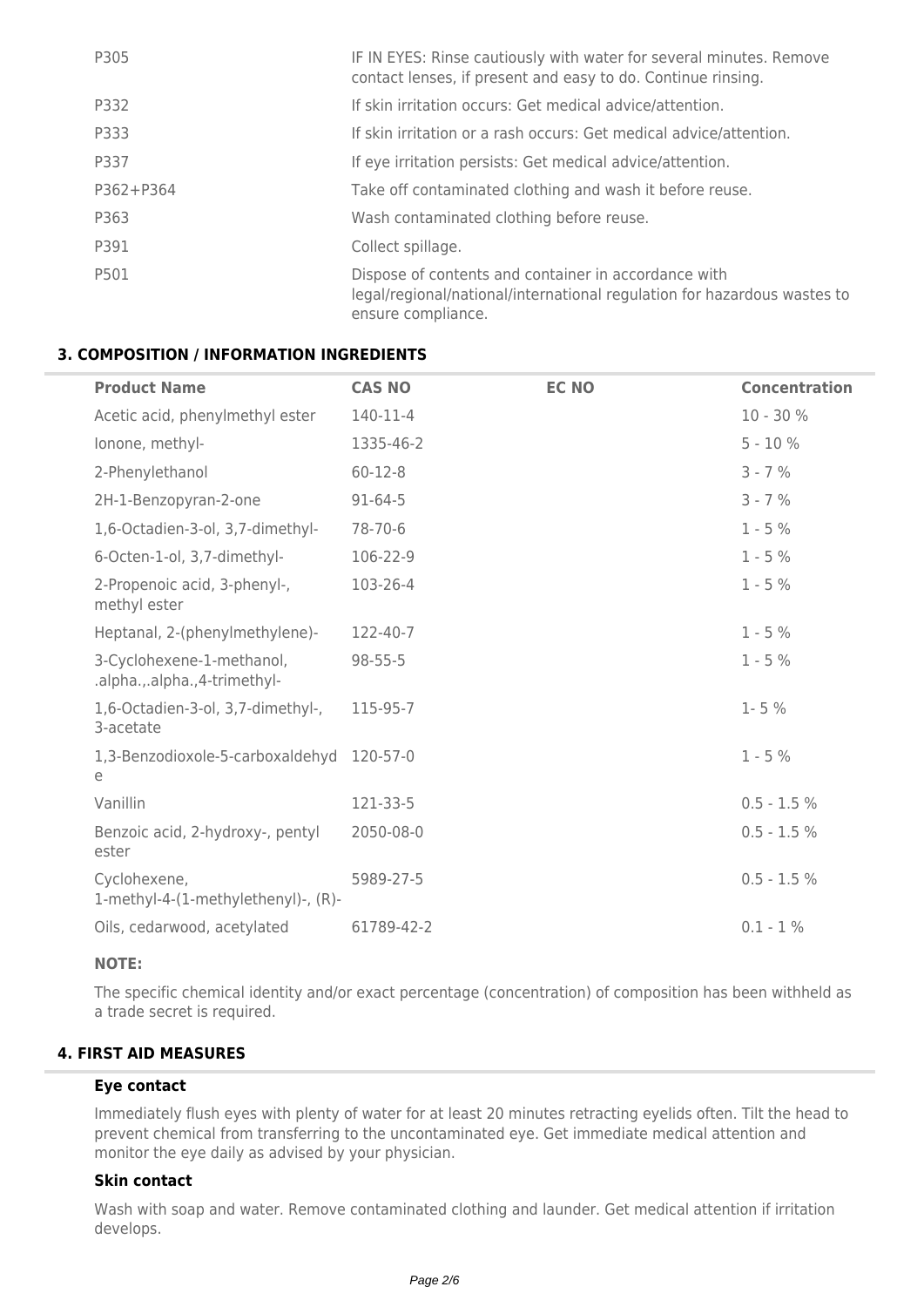### **Inhalation**

Remove to fresh air. If breathing is difficult, have a trained individual administer oxygen. If not breathing, give artificial respiration and have a trained individual administer oxygen. Get medical attention immediately.

### **Ingestion**

Do not induce vomiting and seek medical attention immediately. Drink two glasses of water or milk to dilute. Provide medical care provider with this SDS. Induce vomiting as a last measure. Induced vomiting may lead to aspiration of the material into the lungs potentially causing chemical pneumonitis.

### **5. FIRE FIGHTING MEASURES**

### **Suitable extinguishing media**

Use alcohol resistant foam, carbon dioxide, dry chemical, or water spray when fighting fires. Water or foam may cause frothing if liquid is burning but it still may be a useful extinguishing agent if carefully applied to the fire.

### **Unsuitable extinguishing media**

The use of water stream directly into the hot burning liquid is not recommended.

### **Special protective equipment and precautions for fire-fighters**

Do not enter fire area without proper protection including self-contained breathing apparatus and full protective equipment. Use methods for the surrounding fire.

### **Special hazards arising from the substance or its combustible products**

Empty containers that retain product residue can be dangerous. Do not pressurize, cut, weld, braze, solder, drill, grind, or expose container to heat, flame, sparks, static electricity, or other sources of ignition. These actions can potentially cause an explosion that may lead to injury or death.

### **Resulting gases**

Carbon Oxides, Carbon dioxide, Carbon monoxide

### **6. ACCIDENTAL RELEASE MEASURES**

### **Personal precautions, protective equipment and emergency procedures.**

No health affects expected from the clean-up of this material if contact can be avoided. Follow personal protective equipment recommendations found in Section 8 of this SDS.

### **Methods and materials for containment and cleaning up**

No special spill clean-up considerations. Collect and discard in regular trash.

# **7. HANDLING AND STORAGE**

### **Precautions for safe handling**

Mildly irritating material. Avoid unnecessary exposure. As with all chemicals, good industrial hygiene practices should be followed when handling this material. Avoid contact with material, avoid breathing fumes, use only in a well ventilated area.

Wash thoroughly after handling Use spark-proof tools and explosion-proof equipment. Ground and bond containers when transferring material.

### **Conditions for safe storage, including any incompatibilities**

Store in a cool dry place. Keep away from heat, sparks, and flame. Store in original container away from sunlight. Do not store near combustible or incompatible materials. Keep container closed when not in use.

# **8. EXPOSURE CONTROLS AND PERSONAL PROTECTION**

### **Exposure controls**

Use local exhaust ventilation or other engineering controls to minimize exposures and maintain operator comfort. Engineering controls must be designed to meet the OSHA chemical specific standard in 29 CFR 1910. Engineering controls must be designed to control vapor concentrations to below levels published in 29 CFR 1910.1000. Eyewash and safety shower is recommended. Use process enclosures, local exhaust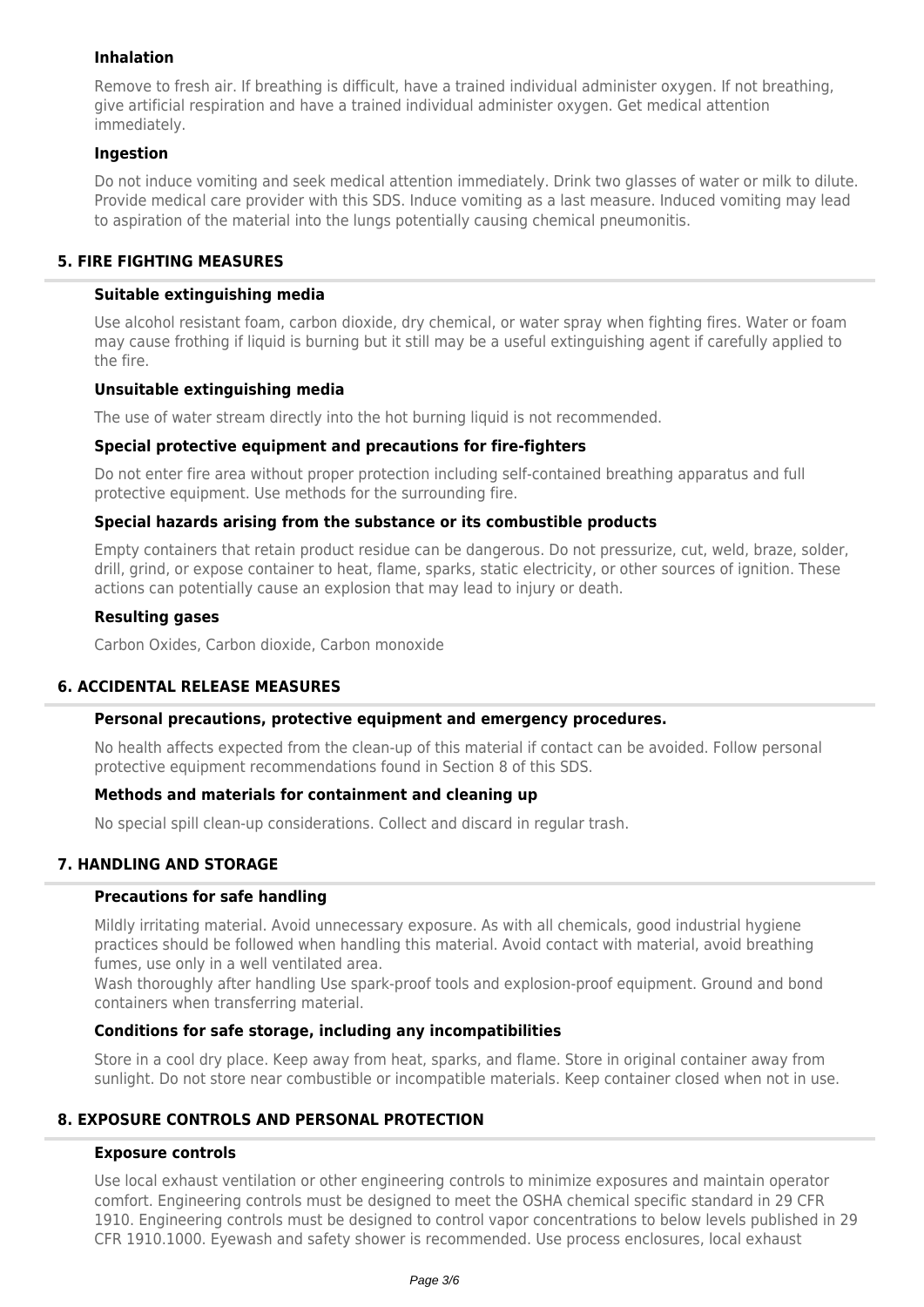ventilation, or other engineering controls to control airborne levels.

### **Eyes**

Wear chemically resistant safety glasses with side shields when handling this product. Wear additional eye protection such as chemical splash goggles and/or face shield when the possibility exists for eye contact with splashing or spraying liquid, or airborne material. Do not wear contact lenses. Have an eye wash station available.

#### **Skin**

Wear protective gloves. Inspect gloves for chemical break-through and replace at regular intervals. Clean protective equipment regularly. Where contact is likely, wear chemical resistant gloves, a chemical suit, rubber boots.

### **Respiratory**

Respiratory protection may be required to avoid overexposure when handling this product. General or local exhaust ventilation is recommended. Respiratory protection may be required in addition to ventilation depending upon conditions of use.

#### **Ingestion**

Not for ingestion.

### **9. PHYSICAL AND CHEMICAL PROPERTIES**

| Appearance                |   | Colorless to very pale yellow liquid. |
|---------------------------|---|---------------------------------------|
| Odor                      |   | Characteristic odor.                  |
| Flash point               |   | $>93.33^{\circ}$ C                    |
| Relative density          | ÷ | 0.972 to 0.982 @ 25 °C                |
| Solubility (ies)          |   | Insoluble in water.                   |
| Auto-ignition temperature | ÷ | 225 °C                                |
| Decomposition temperature | ÷ | 284 $°C$                              |
| Refractive index          | ÷ | 1.483 to 1.498 @ 25 °C                |
|                           |   |                                       |

### **10. STABILITY AND REACTIVITY**

### **Reactivity**

This material presents no significant reactivity hazard.

### **Chemical stability**

Stable under normal conditions.

#### **Conditions to avoid**

Temperatures above the high flash point of this combustible material in combination with sparks, open flames, or other sources of ignition.

#### **Incompatible materials**

Strong oxidizing agents, acids or bases. Reducing agents, oxidizing mineral acids.

### **Hazardous decomposition products**

Carbon oxides, carbon dioxide, carbon monoxide.

### **11. TOXICOLOGICAL INFORMATION**

### **Acute toxicity**

No chemical reaction known to affect toxicity.

### **Carcinogenicity**

None of the substances have been shown to cause cancer in long term animal studies.

### **IARC**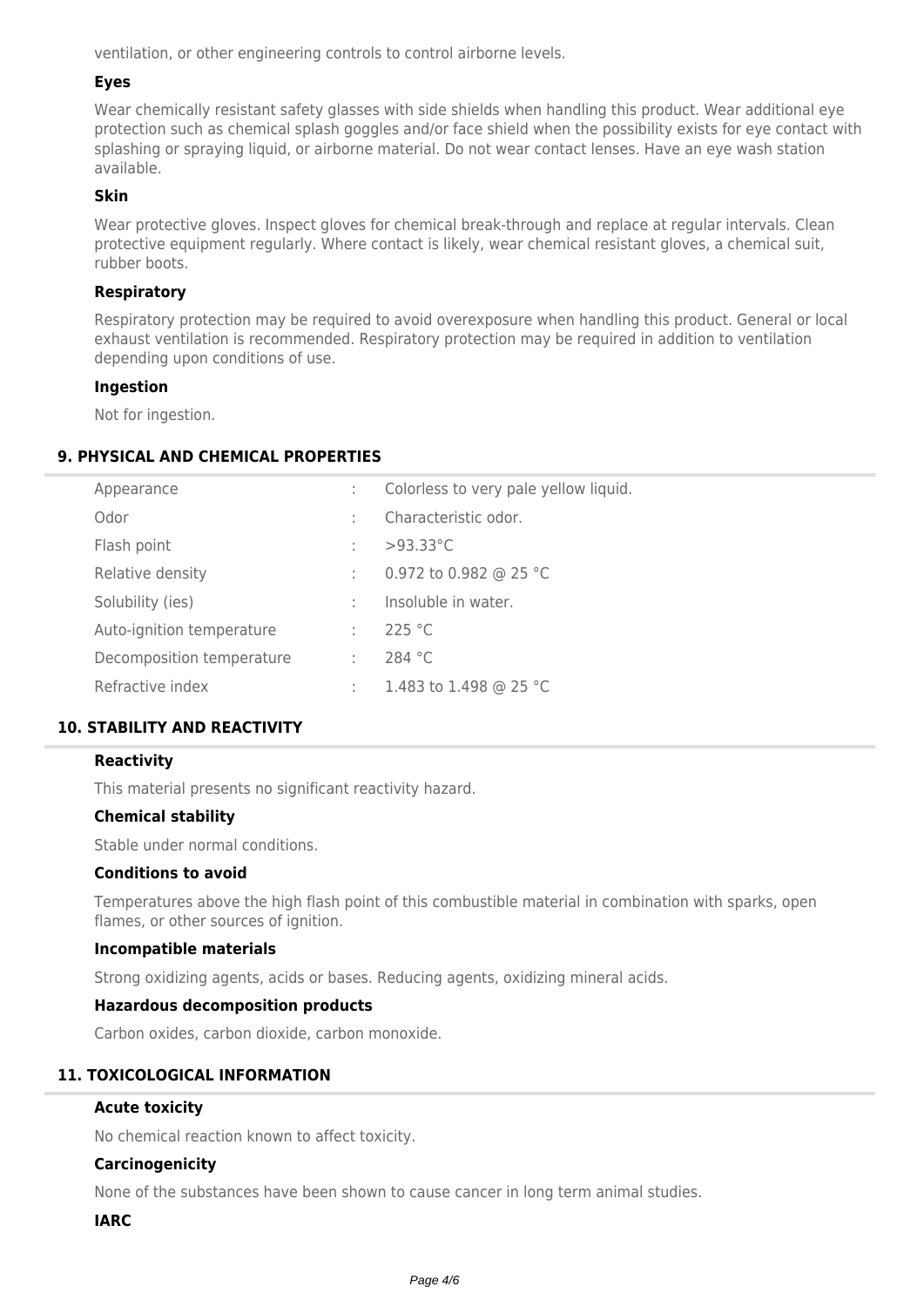Not a carcinogen according to IARC.

### **NTP**

Not a carcinogen according to NTP.

### **OSHA**

Not a carcinogen according to OSHA.

### **Mutagenicity**

No data available to indicate product or any components present at greater than 0.1% is mutagenic or genotoxic.

### **Reproductive toxicity**

No data available to indicate product or any components present at greater than 0.1% may cause birth defects. Possible reproductive hazard.

### **Inhalation**

Upon prolonged and/or repeated exposure, can cause moderate respiratory irritation, dizziness, weakness, fatigue, nausea and headache.

### **Skin contact**

Upon prolonged or repeated contact, can cause moderate skin irritation, defatting, and dermatitis. Not likely to cause permanent damage. May cause sensitization.

### **Eye contact**

Contact with the eyes may cause moderate to severe eye injury. Eye contact may result in tearing and reddening, but not likely to permanently injure eye tissue. Temporary vision impairment (cloudy or blurred vision) is possible.

### **Skin corrosion**

Upon prolonged or repeated exposure, minimal hazard in normal industrial use. May cause gastrointestinal discomfort.

### **12. ECOLOGICAL INFORMATION**

### **Ecotoxicity**

This material is not expected to be harmful to the ecology.

### **13. DISPOSAL CONSIDERATION**

Dispose of product in accordance with local, state or provincial and federal regulations. Check with local municipal authority to ensure compliance.

### **14. TRANSPORT INFORMATION**

### **UN Number**

Not regulated.

### **US DOT Shipping Description (Land)**

Not regulated.

### **IMO-IMDG Shipping Description (Sea)**

Not regulated.

### **IATA Shipping Description (Air)**

Not regulated.

### **15. REGULATORY INFORMATION**

### **TSCA**

All components in this product are on the TSCA Inventory.

#### **SARA 313**